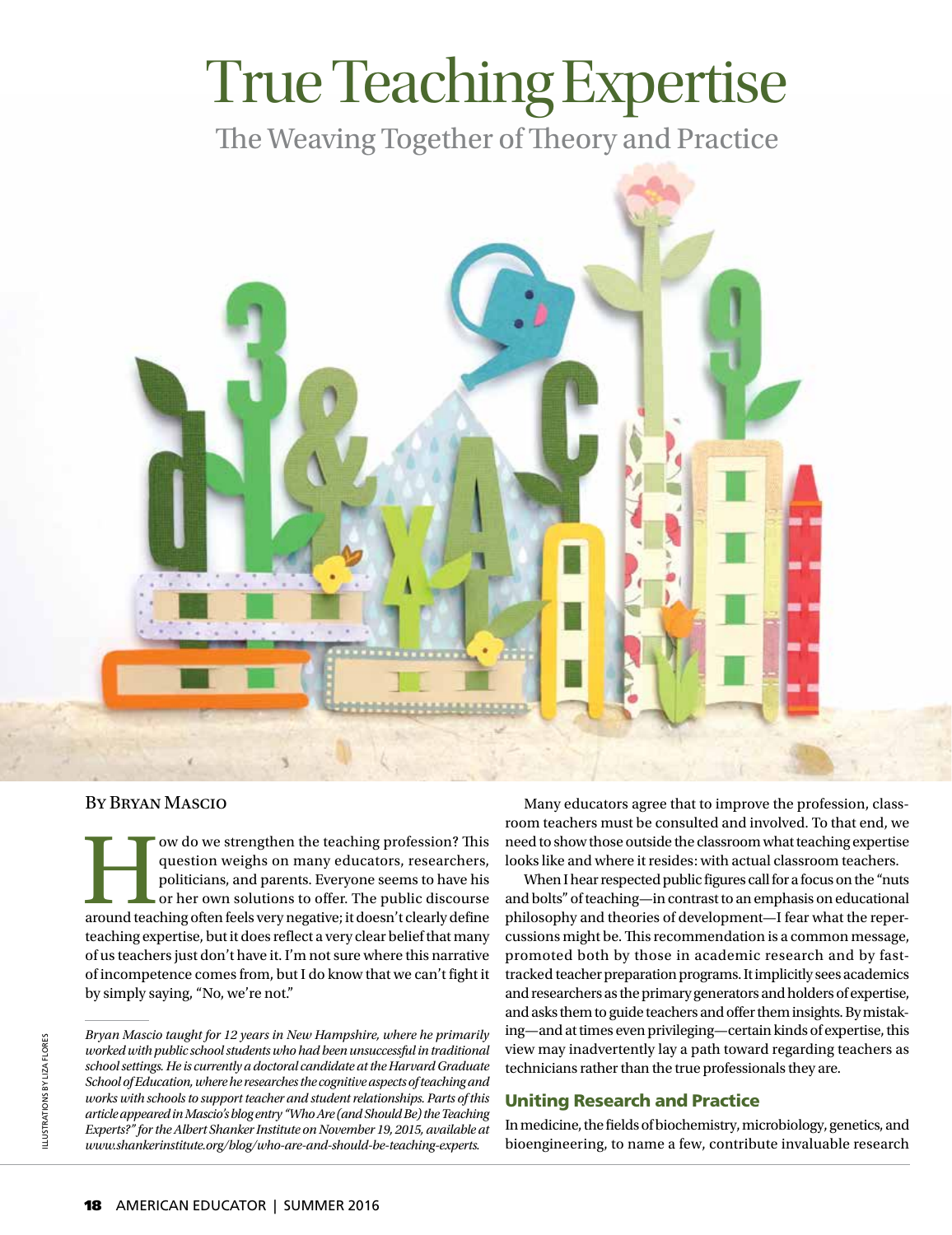used by doctors and hospitals to improve patient care. Researchers in these sciences are respected for their expertise and typically have far greater content knowledge than the average physician, but neither society nor the medical field confuses the role of medical researcher with that of doctor.

Research results in knowledge of average effects, common side effects, and how diseases typically present. Doctors use that knowledge and combine it with an understanding of clinical practice, the complex systems involved with human health, and details of their individual patient's past and present health to create a clinical expertise. This is what makes them medical experts.

Doctors don't ignore the research; they are keenly aware of what symptoms suggest pneumonia, for instance, and which antibiotics are most effective to treat it. But doctors also know that other illnesses could cause many similar symptoms; certain facts about an individual may make other illnesses more likely, so knowing an individual's medical history is just as important. And if you are allergic to an antibiotic, it doesn't matter how "effective" it is. Doctors don't treat the *average*, the *common*, or the *typical* patient—they treat *you*, and that's exactly what you want and expect them to do.

In education, psychologists, neuroscientists, economists, and sociologists are among the important contributors to our knowledge of teaching and learning, and their research has been invaluable to those of us in the classroom. It has provided numerous insights, including an understanding of how children grow and develop, how brains behave differently under different conditions, and the many facets of working memory.\* It has also shown how intelligence, once thought to be genetically determined and immutable, can be increased by interventions, such as highquality preschool† and rigorous and supportive teaching.‡

However, like medical-related research, these studies give us statistical averages of how a typical student learns, average responses to highly controlled laboratory tests, and the likely effect of a particular intervention within a limited sample of students. And yet, like medical research, educational research requires interpretation to move from statistical averages to helping individual students.

Teaching expertise makes good use of research by integrating it with practitioner insights, the complex systems involved in human development, and a deep understanding of our individual students' needs and context. At a time when we are espousing commitment to every child, this kind of expertise is exactly what's needed.

Back in the late 1990s, when I was first taking classes to become a teacher, a professor at the University of New Hampshire said something that has become a core part of my teaching philosophy. He told us that when a student gets something wrong, our first job is not to give him the correct answer; it is to

understand why he thought his answer was correct.§ This is not to say that the student doesn't need to eventually get the right answer; it means that *teaching* him is far more complex than just relaying information.

This professor explained that, for the most part, students don't give random or purposefully incorrect answers (we also talked about the times when they do—a whole different topic). An incorrect answer represents current understanding, and that's the starting point from which a student must be taught.

The example he commonly gave is that when a student gets  $"1+1"$  wrong, it makes a big difference whether she answered  $"11"$ versus "4." If the student said 1+1=11, then we know what mistake she is making; she believes that addition is literally putting the two numbers together. I can confirm this with my student by asking her what "3+5" is and seeing if she answers "35." If this is

Like medical research, educational research requires interpretation to move from statistical averages to helping individual students.

the case, having her simply drill her math facts won't actually solve this problem. It would simply be treating the symptom rather than the underlying cause. What I need to do is follow up with a very fundamental lesson about the nature of addition—it will probably involve manipulatives and counting. In contrast, if the student said that 1+1=4, then she clearly doesn't have that same misunderstanding. I don't know what that misunderstanding is—I would need to ask her more questions to figure that out—but the lesson I would then follow up with is bound to be different.

Ultimately, what I was being equipped to do was expertly analyze my student in order to determine the proper response. This is, at its core, the same as a doctor diagnosing a patient before determining the proper treatment.

This critical approach is not only important when a student is struggling; it also allows us to offer support when he is thinking outside the box. When I taught biology, I clearly remember one tenth-grade student, Daryl, who had been struggling in all of his classes. After a unit on parts of the cell, I had given students more than a week to create their own models of either plant or animal cells.

<sup>\*</sup>For more on working memory and the science behind how students learn, see Daniel T. Willingham's articles for *American Educator*, available at www.aft.org/ae/authorindex#quicktabs-authors=4.

<sup>†</sup> For more on the value of early childhood education, see "The Economics of

Inequality" in the Spring 2011 issue of *American Educator*, available at [www.aft.org/](www.aft.org/ae/spring2011/heckman) [ae/spring2011/heckman](www.aft.org/ae/spring2011/heckman).

<sup>‡</sup> For more on how IQ is not genetically determined or immutable, see "Schooling Makes You Smarter" in the Spring 2013 issue of *American Educator*, available at www.aft.org/ae/spring2013/nisbett.

<sup>§</sup> For more on the importance of knowing common student misconceptions, see "Understanding Misconceptions" in the Spring 2016 issue of *American Educator*, available at www.aft.org/ae/spring2016/sadler-and-sonnert.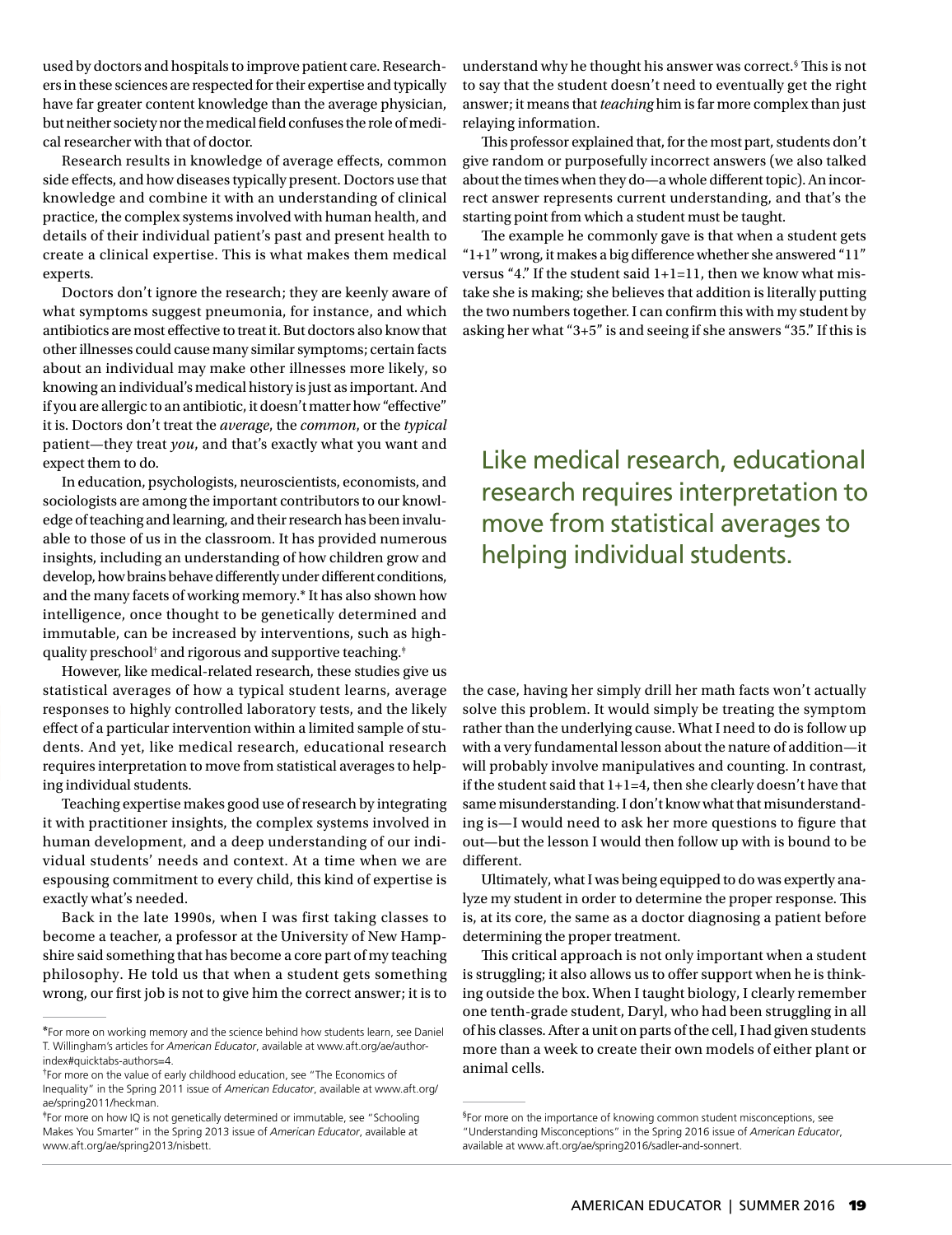I hoped that this assignment would appeal to Daryl, who was skilled at and enjoyed working with his hands. Different students presented cells they had made out of clay and papiermâché and even candies. When it was Daryl's turn to present, he rummaged around in his backpack and pulled out a model car he had built. Nothing on the car indicated that anything represented parts of a cell. The students laughed, he shrugged, and it would have been very easy to assume that he hadn't really done the project.

When I asked Daryl how this represented a cell, his response of rolling the car across his desk was unconvincing. Rather than reprimand him, I asked him some additional questions: "What represents the mitochondria?" "Why?" "How is that different than the chloroplasts?" "Can you tell me more about that?" "Would it be different if … ?"

teaching expertise is somehow less valuable than research conducted by professionals outside the classroom. As educators, we must use the knowledge from researchers just as doctors apply new medicines and procedures created by companies and institutions: they make decisions based on their own expertise and discretion.

This brings us to the issue of teacher preparation.\* In recent years, on-the-job training and fast-tracked preparation have been erroneously heralded as superior to university-based teacher preparation programs.

Yes, theory-based courses at universities may too commonly be taught in ways that do not help teachers once they enter the classroom and often fail to adequately prepare them with practical strategies to, for example, manage student behavior. But it is shortsighted to do away with such programs entirely in exchange



# If they are empowered to contribute to it, teachers can be much more than consumers of research.

With each of my questions, Daryl compared aspects of the combustion engine to a plant cell. Admittedly, my ignorance of mechanics meant that I had to ask even more questions, but revealing his depth of knowledge about mechanics as well as his understanding of cells was well worth it.

Daryl's answers would never have matched those on a prescribed curriculum, and I would have never been able to ascertain his learning without a complex understanding of how thinking develops, as well as a deep understanding of Daryl and a strong relationship with him. Revealing his understanding not only was beneficial for Daryl's grade, but also validated for him that what he learned and contributed to the class was in fact valuable.

### Strengthening Teacher Preparation

The ability to truly determine what a student does and does not understand, and then plot a path forward, is central to teaching expertise. As educators, we should be working toward the goal of every classroom teacher having this kind of expertise. That doesn't mean teachers must be experts before they set foot in the classroom—no profession achieves that in its preparation. It does mean that we need to create preparation that leads toward expertise and ensure that new-teacher programs help develop it.

Just as important, we must reject the implicit assumption that

for technical training. Such a move once again misunderstands the nature of teaching expertise; it only prepares teachers to *do* what other experts have determined. The best college teacherpreparation programs connect content knowledge with pedagogical skills and the foundational knowledge that empowers classroom teachers to make the complex decisions that good teaching requires.

Granted, I would never want to go to a doctor who doesn't know how to wrap a bandage or give an injection. But I would even less want to go to one who has primarily been trained in the nuts and bolts of medicine but relies on WebMD to make decisions.

When I was working with Daryl, I relied on my knowledge of adolescent development, motivation theory, pedagogical content knowledge for science, and cell biology itself. True teaching expertise is about applying different types of knowledge to the situation and student in front of you.

Is it possible to provide all future teachers with preparation that joins theoretical knowledge and practical skills? Yes. Around the world, others are doing exactly that. Successful education

<sup>\*</sup>For more on teacher preparation, see the AFT's 2012 report *Raising the Bar*, available at www.aft.org/sites/default/files/news/raisingthebar2013.pdf. For more on the history of teacher education, see "Bridging the 'Widest Street in the World'" in the Summer 2011 issue of *American Educator*, available at www.aft.org/ae/summer2011/mirel.